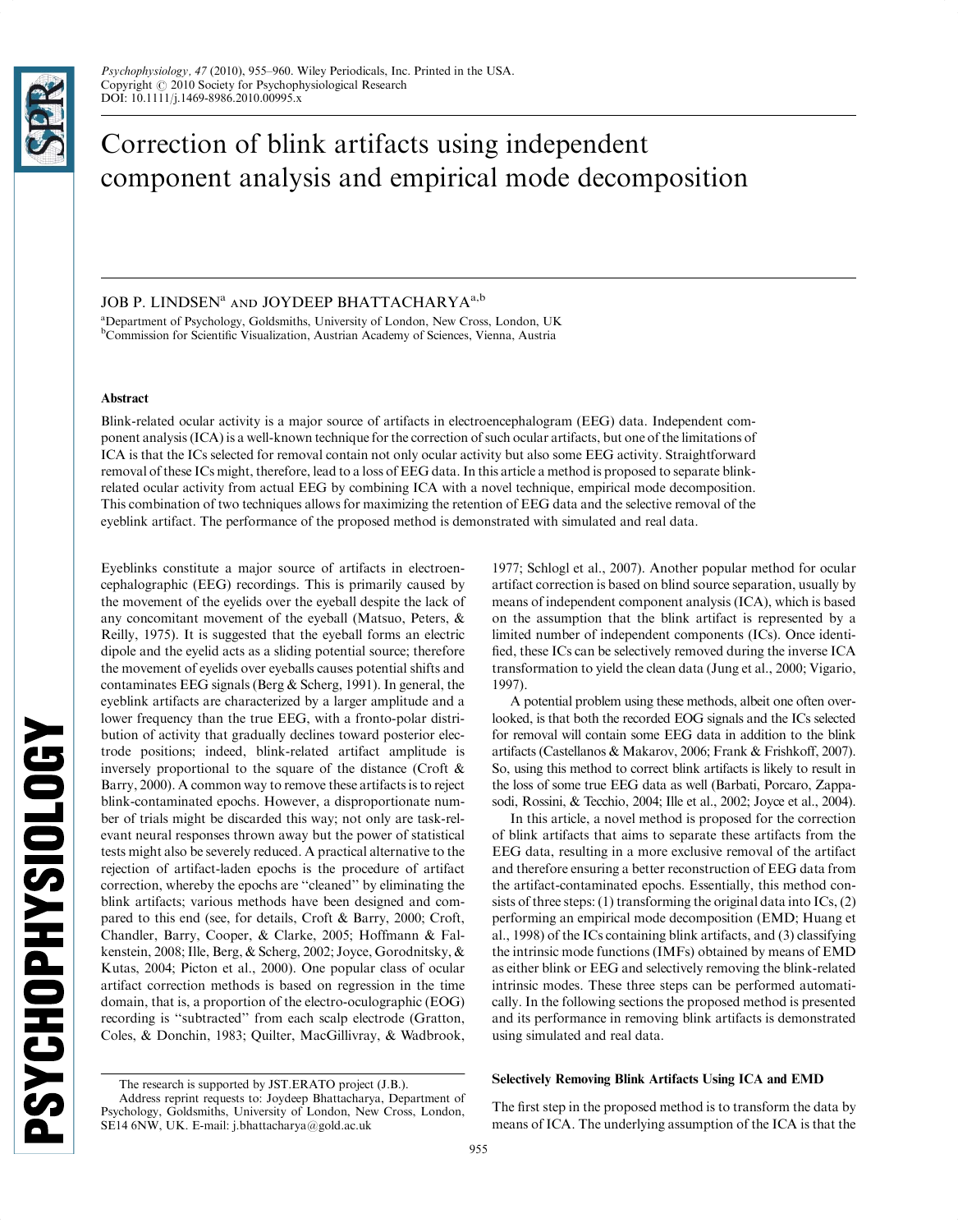signals recorded at each electrode position are linear mixtures of a number of sources with an independent time course. The aim of ICA is to find a set of spatial filters that inverts this mixture and recover the original sources, called independent components (ICs). So, if the multichannel EEG recording is considered as a mixture of brain and artifactual blink signals, ICA provides a spatial filter that captures these blink artifacts in a limited number of ICs (Jung et al., 2000). Once these ICs are identified, they can be excluded from the inverse transformation back to the signal space. The use of ICA to capture eyeblink activity is a well-established method, and discussions of its strengths and limitations can be found elsewhere (Frank & Frishkoff, 2007; Hoffmann & Falkenstein, 2008).

One limitation of using ICA for ocular artifact correction is that a straightforward removal of the ICs containing artifacts most likely results in some loss of EEG data, because those ICs will rarely consist of only blink-related EOG activity. Furthermore, when eyeblink activity is not captured by a single IC but spreads out over multiple components, that is, when the ICA suffers from a split variance, the amount of lost EEG data could be considerable when these multiple ICs are removed (Frank & Frishkoff, 2007).

To retain the true EEG activity in those selected ICs containing blinks, a recently introduced technique, empirical mode decomposition, for an adaptive representation of nonstationary signals is applied (Huang et al., 1998). Unlike other signal decomposition methods, such as the Fourier or the wavelet transforms, EMD is purely data driven, that is, the basis of the decomposition is adaptively derived from the data. Furthermore, because the EMD is based on the local characteristic time scale of the data, it is applicable to nonlinear and nonstationary signals, such as large-scale brain responses (Liang, Bressler, Buffalo, Desimone, & Fries, 2005).

The EMD procedure considers a signal or time series to be composed of one oscillation riding on top of another, slower oscillation that is, in turn, riding on still slower oscillations. Therefore, application of the EMD to a signal amounts to an iterative procedure that identifies each of these intrinsic oscillatory modes by their characteristic time scales. Here, the effective steps of EMD are briefly summarized:

- 1. Given a signal  $x(t)$ , identify all local extremes (maxima and minima).
- 2. Interpolate between maxima to estimate the upper envelope  $x<sub>up</sub>(t)$  and between minima to estimate the lower envelope  $x_{\text{low}}(t)$ .
- 3. Compute the mean of the two envelopes,  $m(t) = (x_{up}(t) +$  $x_{\text{low}}(t)$ /2, and subtract it from the data:  $d(t) = x(t) - m(t)$ .

Steps 1–3 are repeated on  $d(t)$  until the resulting signal,  $c_1(t)$ , satisfies the three following criteria: (1) the number of extremes and the number of zero crossings must either be equal or differ at most by one, (2) the mean value of the envelope defined by the local maxima and the envelope defined by the local minima must be zero at any time point, and (3) the difference between two consecutive repetitions, in terms of standard deviation, must not be smaller than some predetermined criterion. Once this is achieved, the resulting signal is considered to be the first IMF. After an IMF is identified it is subtracted from the original data, and the residue is taken as the new data from which the next IMF can be identified by repeating the steps that yielded the first IMF. No more IMFs are extracted from the data when the residue

becomes a monotonic function or when it becomes negligibly small. Therefore, the end result of the EMD method is a set of IMFs ordered according to their characteristic time scales plus a residual that, when linearly summed together, constitute the original signal.

Although EMD ensures a complete reconstruction of the data by summing all IMFs, removing the artifactual IMFs selectively from the summation could effectively filter out the artifact from the original data. So, instead of removing the entire IC from the inverse ICA transformation, the artifact-free part of the IC can be incorporated together with other ICs to reconstruct the data. Consequently, the proposed method of combining ICA and EMD allows for the selective removal of only those modes of the IC predominantly associated with blink artifacts and minimizes the loss of true EEG data.

A crucial step in the proposed EMD-based method for the successful correction of the blink artifacts is the classification of the IMFs as either a blink- or an EEG- related mode. To fully automate the whole correction procedure, a simple criterion, albeit ad hoc, is applied for the classification of the IMFs based on their standard deviations (SDs). Though the SDs of the IMFs representing the EEG-related components will differ to a certain extent depending on the strengths of constituent frequency bands (i.e., alpha, beta, gamma), they will still be considerably lower than the SDs of the IMFs representing the blink artifacts, because of the characteristic differences in amplitudes of EEG and blink signals. Based on this property, the following classification rule is suggested: If the  $SD$  of an IMF is larger than  $p$  times the SD of the first IMF, then that IMF and all other lower order IMFs will be classified as blink-related modes. Simulation results that are described later in this article suggest that this classification procedure produces optimal results with p between 1.5 and 2.5.

#### Illustration of the EMD Method

An illustrative example of how the EMD of an IC results in multiple IMFs, which subsequently can be used to separate a superimposed blink and EEG signal, is shown in Figure 1. The top panel shows a signal (in black) that is composed of a simulated eyeblink superimposed onto an IC obtained from an ICA decomposition of 64-channel EEG data. Application of the EMD method to this signal produces seven IMFs (bottom panel). Using a  $p$  ( = the *SD* of second or higher order IMFs/the SD of the first IMF) of 2, the first four IMFs (in blue) are classified as true EEG activity, that is, the SDs of the second, third, and fourth IMF are smaller than 2 times the SD of the first IMF. Visual inspection of these four modes confirms that they are a reasonable represention of the relatively high frequency oscillatory components in the original data and do not evidently show any characteristics of artifactual blink-related activity. The fifth IMF (in red) has a SD larger than 2 times the SD of the first IMF, and hence this IMF and the two remaining lower-order IMFs (in red) are classified as blink-related activity. Here, visual inspection of the IMFs confirms that these last three modes (in red) are characterized by relatively large amplitudes and low frequencies that are also observed in the blink activity. As can be seen in the top panel of Figure 1, the sum of the first four IMFs (in blue) provides a good approximation of the original IC activity (in black), whereas the sum of the last three IMFs (in red) provides a good approximation of the eyeblink activity. Therefore, this ex-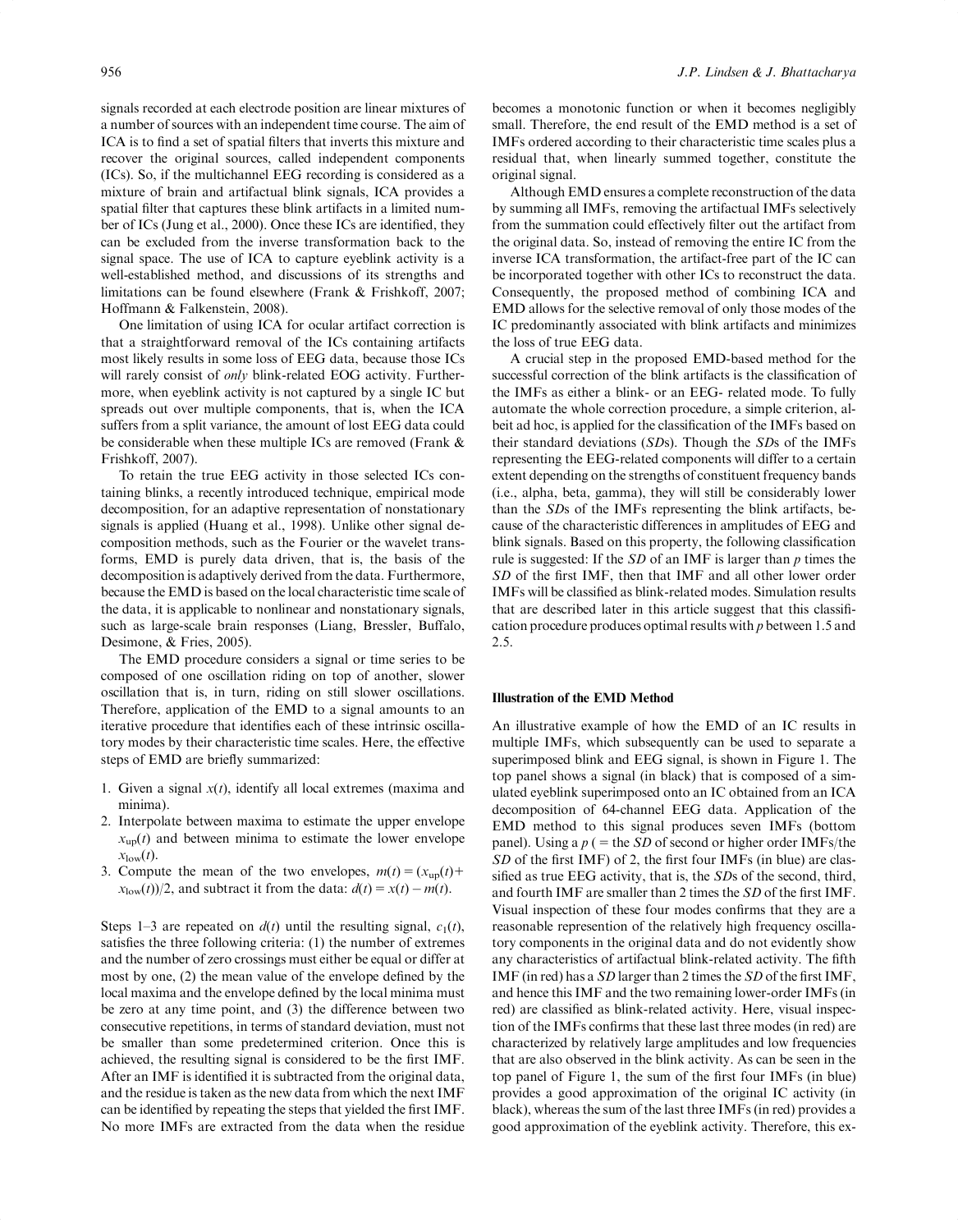

1 wM wWw www. -WM nM 2 3  $\sim$ 4 5 6 7 0 0.25 0.5 0.75 1 1.25 1.5 1.75 2 Time (s)

Figure 1. Empirical mode decomposition (EMD) of an EEG signal with an eyeblink artifact. The top panel shows the signal plus artifact (black line), the cleaned signal (blue line), and the artifact removed by EMD (red line). The bottom panel shows the seven independent mode functions (IMFs) generated by an EMD of the signal plus artifact. The first four IMFs (blue lines) are classified as containing EEG, and their sum is taken as the cleaned signal. The last three IMFs (red lines) are classified as containing the blink artifact, and these are removed from the signal. The inset shows in detail the differences between the original and cleaned signals.

ample shows how EMD could separate blink-related activity from neural activity based on the differences in both time scale and amplitude of intrinsic oscillatory modes.

# Validation of the EMD Based Method

A major problem in EOG correction, including the eyeblink removal research, is the lack of an obvious quantitative method of validation. This is partly because, in an experimental situation, there is no access to the uncontaminated EEG activity, and therefore there is no quantitative criterion against which the performance of a correction method could be rigorously measured (Croft & Barry, 2000). Often the success of a correction method is measured qualitatively, whereby the corrected waveforms are supposed to have face validity based on visual inspection, therefore promoting subjectivity (Verleger, Gasser, & Mocks, 1982). In the earlier example (Figure 1), visual inspection of the IMFs that are retained in the data set do not show any blink activity, yet the IMFs that are selected for removal contains some low frequency EEG components as well. Therefore, it is important to use some additional quantitative measures in addition by which the success and the error of the correction method can be quantified, and this is only possible through simulation studies. Here a simulation was performed in which a blink template was superimposed onto artifact-free IC data and

subsequently removed using EMD, allowing for a direct comparison between the original and the corrected signal. This simulation also allowed for an evaluation of the performance of the classification method based on the relative SDs of the IMFs by systematically varying the values of  $p$  and the size of the artifacts relative to the variation in the data.

In the simulation, 100 segments of 4 s (2,048 sample points) of artifact-free IC data were selected from a 64-channel EEG study conducted in our laboratory (see, for details, Lindsen, Jones, Shimojo, & Bhattacharya, 2010). An eyeblink template of 2 s duration was obtained by averaging 140 peak-aligned blink intervals from 2 randomly chosen participants in this study. This eyeblink template was superimposed onto the IC data with a random offset varying between 0 and 2 s, creating waveforms resembling those data segments containing real blink artifacts. The relative size of this artifact, defined as the peak-to-peak amplitude of the blink template, was taken as s times the SD of the data segment on which it was superimposed, with s varying between 20 and 40 in steps of 2. The value of  $p$  (the multiplication factor that determines the upper limit of acceptable SDs in the classification of IMFs) varied between 1 and 7 in steps of 0.25.

At every pair  $\{p, s\}$ , EMDs were obtained for the 100 segments with superimposed blink artifacts, and for each of these EMDs, the IMFs that were classified by our proposed classification method as containing blink-related components were discarded. Then, for each segment, the correlation coeffi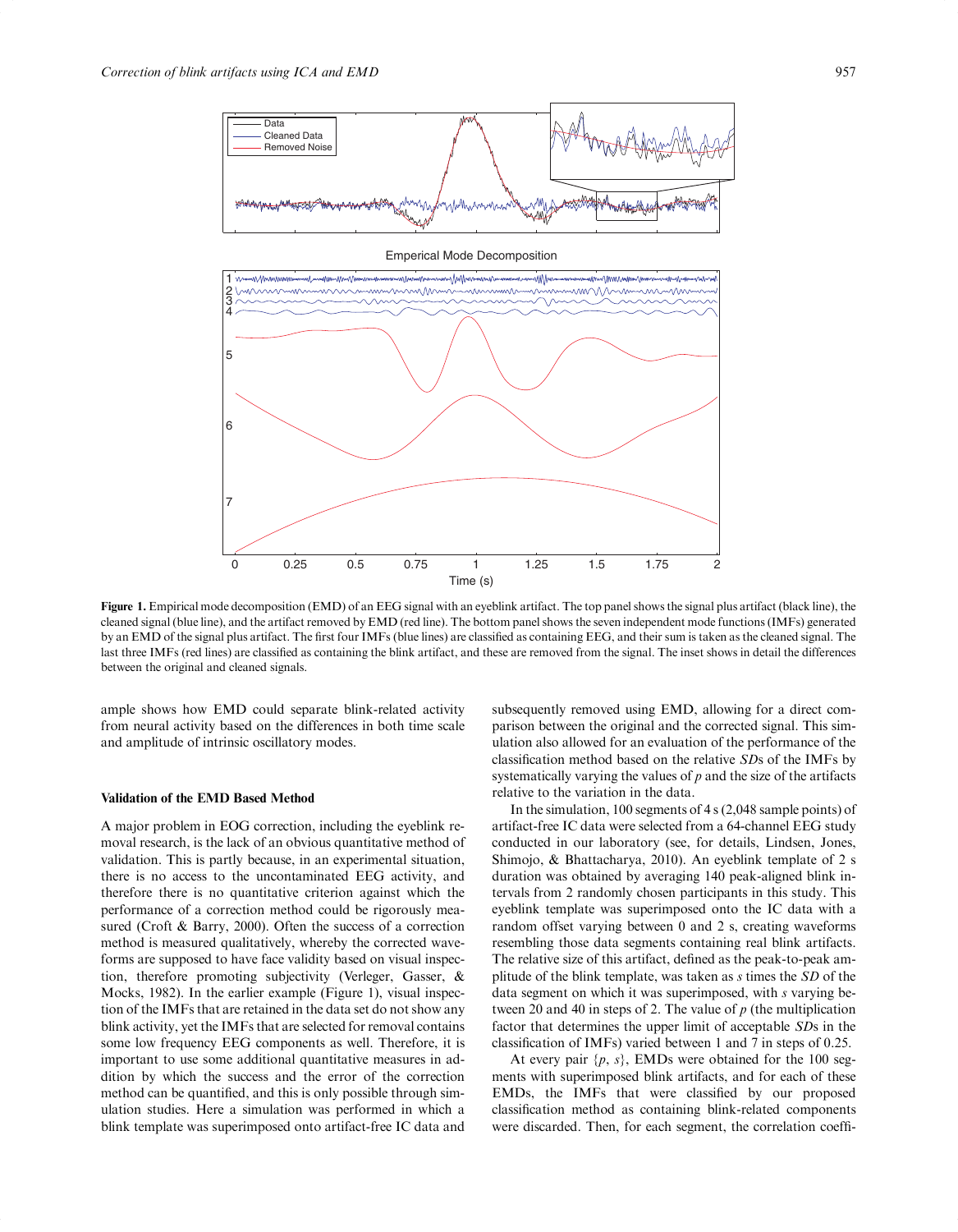cient between the cleaned data, that is, the sum of the IMFs classified as containing EEG and the original data without the artifact, was computed as a measure of the goodness of fit. As a result, 100 values were obtained for every  $\{p, s\}$  pair, and the average was taken as an indication of how much of the original signal was maintained after artifact correction. Figure 2 shows the results of this simulation. In addition to the correlation coefficient, the mutual information between the original and the corrected signal was also calculated. The mutual information is sensitive to both linear and higher order correlations between two signals whereas correlation coefficient is sensitive to only linear correlation (Li, 1990).

Over the intervals of varying artifact sizes tested in this simulation, the optimal performance of the  $EMD+ICA$  method is fairly constant between correlation values of .55 and .60. The mutual information estimates showed a similar pattern as the correlation coefficients but were, in general, slightly lower with maximum values ranging from .35 to .4 nats. The simulation also shows that classification performance deteriorates for both too high and too low values of p due to the exclusion of IMFs containing EEG data and to the inclusion of IMFs containing artifacts, respectively. The classification is optimal when  $p$  is between 1.5 and 2.5.

Next, the improvement of the combined ICA and EMD method over the traditional ICA method was assessed by directly comparing the outcomes of the two methods for the data of one randomly chosen participant from the same data set used in the simulation study. An ICA decomposition of the data (64 EEG, two VEOG, and two HEOG channels) was obtained with the infomax algorithm implemented in the EEGLAB toolbox (Delorme & Makeig, 2004). One single IC was identified by visual inspection as containing blink artifacts. First, the IC containing blink artifacts was removed before the inverse transformation recalculated the data. Next, the IMFs of the IC containing blinks were obtained with an EMD, and the IMFs representing the artifact were excluded before the inverse ICA transformation.

The difference in the amount of data lost between removing entire ICs and removing only the blink components of the ICs by means of EMD during inverse ICA transformation is illustrated qualitatively in Figure 3. This figure shows the data from five



Figure 2. Results of the simulation study. The correlation between the cleaned and original signal without artifact is coded in color for different values of the relative size of the artifact  $(s)$  and of the classification criterion  $(p)$ .

midline electrodes, Fpz, Fz, Cz, Pz, and Oz. In the top panel, the original data show an eyeblink artifact occurring between approximately 2 and 4 s with a maximal impact on the frontopolar electrode. The reconstructed data are shown in the bottom panel of Figure 3. Although traditional ICA-cleaned (red lines) and the proposed  $ICA+EMD$ -cleaned data (blue lines) are largely similar, differences do appear on close inspection (see figure insets), and these differences are more pronounced on anterior than on posterior electrodes. When the cleaned frontopolar signals are overlapped with the original data (inset A), it is evident that the combined  $ICA+EMD$  method retains more information in the data, especially on shorter time scales. The superiority of the  $ICA+EMD$  method over traditional  $ICA$  gets more apparent during the time period containing the blink: The ICA-cleaned data show spiky behavior locally that does not seem to be present in the original data, and such spurious peaks are not present in the  $ICA+EMD$ -cleaned data (inset B).

To further quantify the improvements of the  $ICA+EMD$ method over the traditional ICA method, the correlation coefficient (and the mutual information) between the  $ICA+EMD-cor$ rected data and the original data was compared with the correlation coefficient between the ICA-only corrected data and the original data. These comparisons focused on the data segments outside the blink intervals, because these segments allow for an assessment of the amount of EEG signal lost by correcting for blinks with either the traditional ICA or the combined ICA+EMD method. For electrode Fpz, where most of the data loss is to be expected, the correlation between the corrected and original data was .81 for the traditional ICA method and .86 for the proposed EMD+ICA method. So, although the amount of data lost with traditional ICA does not seem to be very large, the ICA+EMD method manages to reduce this loss considerably. The mutual information values were .32 and .40 nats between the traditional ICA method and the original data, and between the  $ICA+EMD$  method and the original data, respectively. Altogether, these values indicate a considerable increase in the information retained by using the combined  $ICA+EMD$  method as compared to the traditional ICA method.

# Discussion and Conclusion

In this article, a novel way to correct for blink-related ocular artifacts has been proposed, based on the combination of EMD and ICA decompositions of multichannel EEG recordings. Whereas ICA provides a spatial filter that conveniently captures widespread blink activity in a small set of ICs, the EMD method can be used as a frequency filter (Flandrin, Rilling, & Goncalves, 2004) to selectively exclude the artifacts from these ICs and retain useful EEG data that might be present in these ICs as well.

The approach described here is conceptually quite similar to that recently proposed by Castellanos and Makarov (2006), who applied a digital wavelet transform (DWT) to the ICs to separate the blink artifacts from the EEG data. However, on purely theoretical grounds, it might be argued that the EMD is a more suitable decomposition method for EEG/EOG data than the DWT. In essence, EMD is an adaptive method, that is, it does not assume that the same basis for decomposition is suitable for an entire data set, but takes its basis from local dynamics in the data. This property makes it highly suitable for the analysis of nonstationary and nonlinear signals such as EEGs and transient eyeblink artifacts. In contrast, the DWT assumes that the same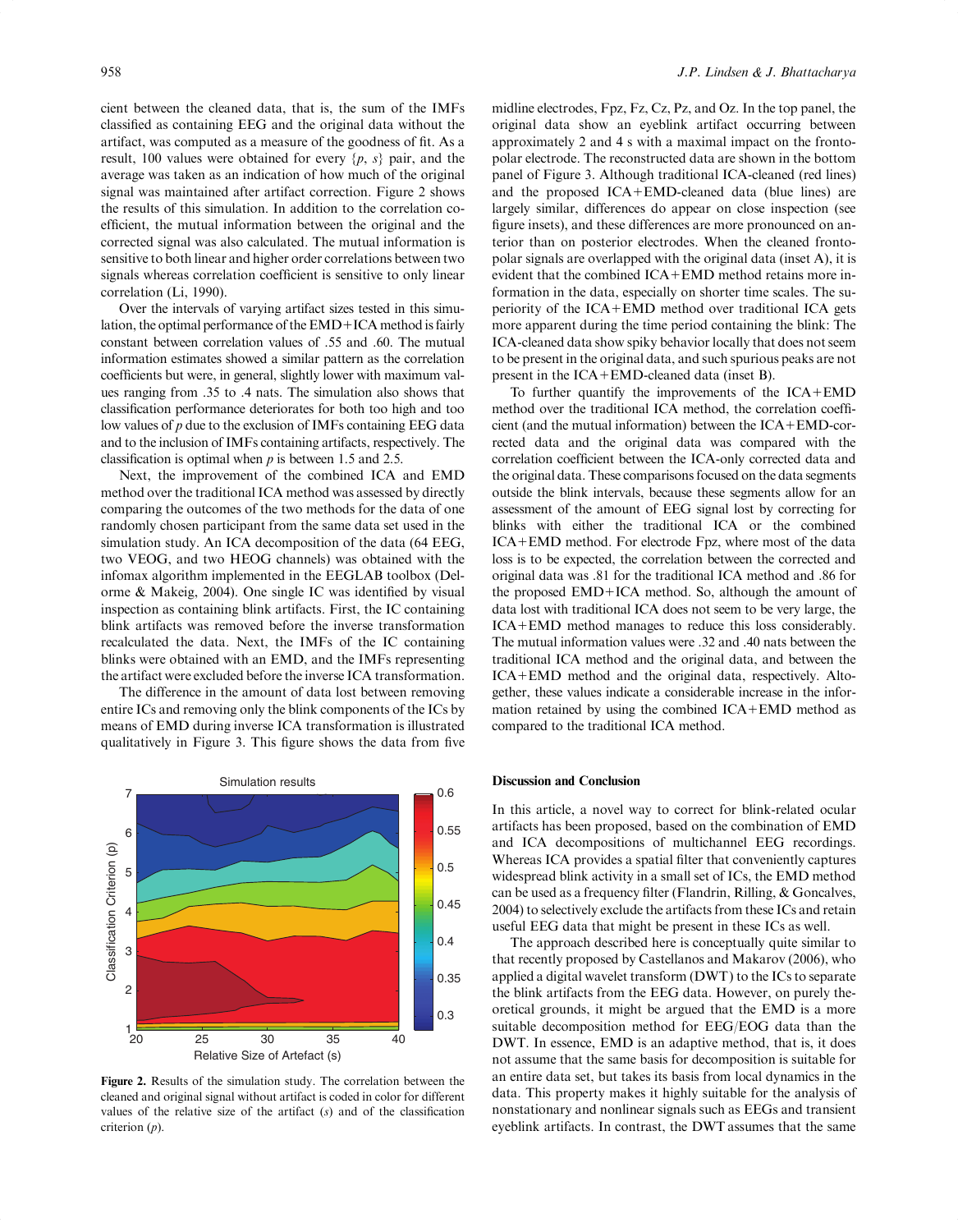

Figure 3. Comparison of ICA and ICA+EMD method for correction of blink artifacts. The top panel shows the midline electrodes from a 64-channel EEG recording containing a blink artifact. The bottom panel shows the same electrodes after removing the independent component (IC) that contained this blink artifact (red line) and after the cleaning this IC using EMD (blue line). Inset A shows in detail the difference between the original signal and the two methods of correcting the blink artifact outside the blink interval. Inset B shows in detail the difference between the two methods of correcting during the blink interval; note the spurious peaks in the ICA cleaned data that do not seem to be present in the original data.

basis is suitable for an entire data set and might yield spurious harmonics because of the nonstationary and nonlinear nature of the signals. Furthermore, performing EMD is computationally straightforward, and the only assumption on the input is that it has at least one minimum and one maximum. Surprisingly, despite the appropriateness of EMD as a suitable technique for EEG analysis, only a few applications have been reported so far (Liang et al., 2005; Sweeney-Reed & Nasuto, 2007).

Here, it is shown how the EMD method, in combination with ICA, could be applied to correct blink artifacts in EEG data by excluding selective modes in data that contain relatively pure blink activity. Interestingly, the reverse process of excluding the modes that contain EEG data might be of potential interest for another popular method of blink artifact correction based on regression in the time domain (e.g., Gratton et al., 1983). The regression method uses EOG recordings to subtract from each scalp electrode a portion of the EOG signal, but is also likely to subtract some EEG signal, as the EOG recording is most likely not a ''pure'' recording of blink artifacts. So, EMD has the potential to be applied to EOG signals for selectively eliminating those IMFs associated with EEG, therefore ''cleaning'' the EOG recordings before the subtraction process and improving the performance of the regression method.

The main limitation of the combined  $ICA+EMD$  method is that in addition to eliminating blink-related artifacts in the EEG, it will also eliminate very slow time scale EEG activity, comparable to or slower than the time scale of blink artifacts.<sup>1</sup> For example, the inset of Figure 1 shows that although the profile of the original signal on a smaller time scale is maintained, the largescale low-frequency trend in the original signal is removed together with the blink-related activity. Potentially, this might greatly reduce EEG activity in the delta (up to 4 Hz) range as well as ERP components with a time course of several hundreds of milliseconds. But it must be noted that the loss of slow drift due to the removal of lower order IMFs will occur only if there is a significant overlap between both the frequency characteristics and the spatial distribution of the eyeblink activity and the original EEG as captured by the selected ICs. Importantly, this data loss is relative to the original, uncorrected data; when only ICA is used to correct for blink artifacts, the entire ICs containing blinks would be removed regardless of their frequency content.

Eyeblink artifacts are typically asymmetric with respect to the horizontal axis, that is, the positive peak amplitude is higher than the negative peak amplitude. In contrast, the IMFs are, by definition, symmetrical, as the mean of the upper and lower envelopes is required to be zero at any time point. Therefore, the blink artifact cannot be completely captured by one single IMF but will be distributed over multiple lower order IMFs; see, for example, the bottom panel of Figure 1. For this reason, in the proposed classification criterion, the first IMF that has a SD larger than *p* times the *SD* of the first IMF is excluded together with all lower order IMFs, regardless of the SD of these IMFs.

<sup>&</sup>lt;sup>1</sup>It is shown that for a structured broadband Gaussian process, EMD works as a dyadic filter bank; the mean oscillation of a given IMF is roughly twice that of the previous one (Flandrin et al., 2004).